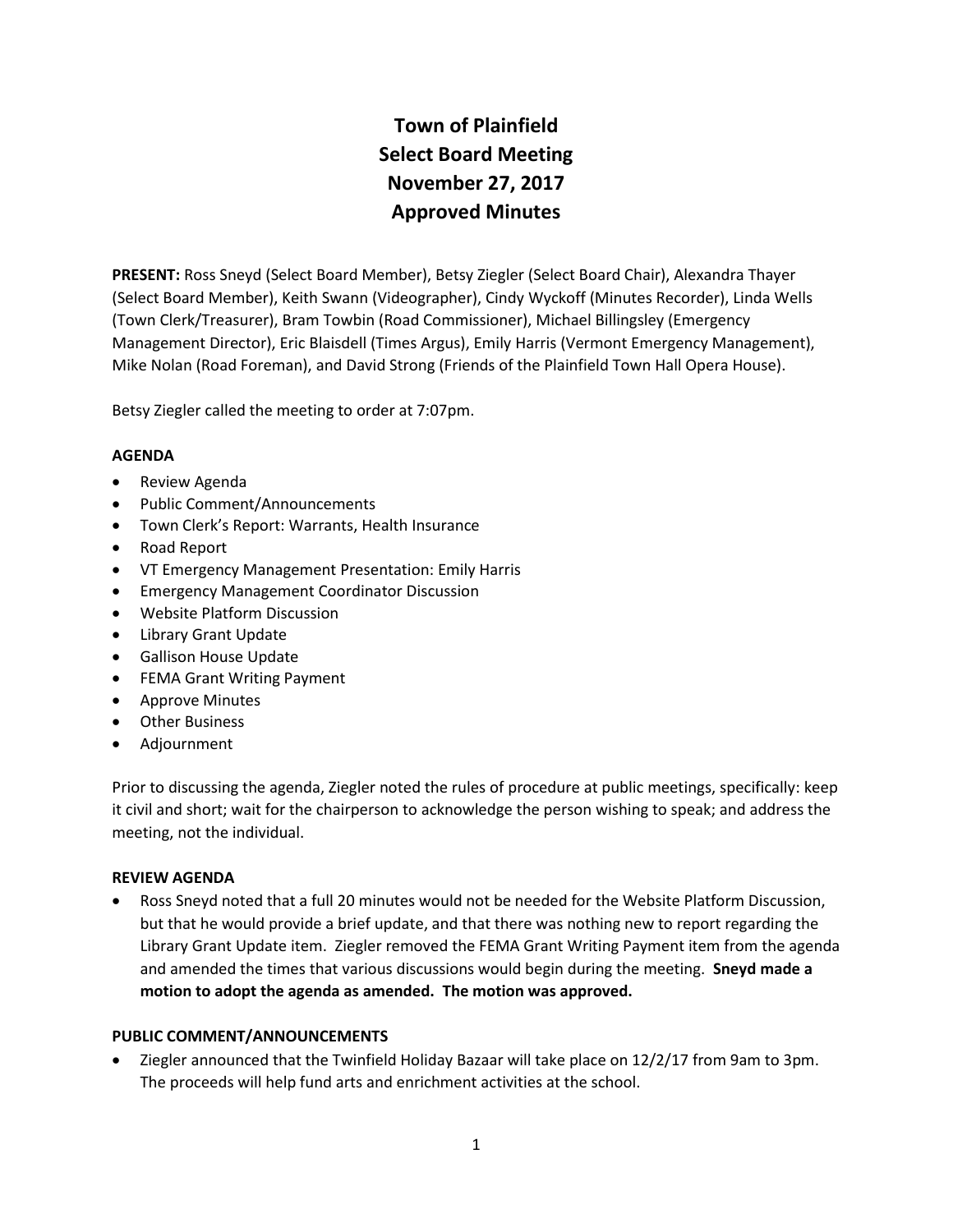Ziegler noted that the Neighborhood Watch Group met a week ago and plans to meet monthly on the third Saturday of each month from 4-5pm at the Cutler Memorial Library. The meeting schedule will begin in January 2018 with no meeting scheduled for December. All are welcome to attend.

## **TOWN CLERK'S REPORT: WARRANTS, HEALTH INSURANCE**

- Town Clerk/Treasurer Linda Wells reported that the Town of Groton's Fire Department has talked with the Town of Plainfield's Fire Department and Rescue Squad and agreed that Plainfield will service the Pigeon Pond area of Maple Hill. The area is actually part of Groton, but is more accessible from Plainfield**. Sneyd made a motion that the Select Board sign the agreement with Groton that states that Plainfield will service the Pigeon Pond area in Groton. The motion was approved.**
- Wells presented information on the rates and deductible amounts for the coming year's health insurance coverage for Town employees, noting increases in both premium and deductible amounts. Discussion followed on the costs to both the Town and the employees under various contribution scenarios. Sneyd noted that the decisions before the Select Board are: 1) what contribution the Town is going to ask employees to make in terms of the monthly premium; and 2) how much the Town will pay toward the deductible. After discussion regarding the various choices, **Sneyd made a motion to ask employees to pay 7% toward the premium with the Town contributing \$1,625 toward the deductible for single person coverage and \$3,250 to family coverage. The motion was approved.**
- Wells requested that the Select Board begin to set up budget meetings with the Highway and Fire Departments. Sneyd suggested that the Cutler Library should also meet with the Select Board this year. Wells noted that she has asked that departmental budgets be submitted by 12/8/17. Budget meetings were scheduled for 12/13/17 at 4pm and 12/14/17 at 4pm.
- **Sneyd made a motion to approve warrants of 11/20/17, 11/22/17, and 11/24/17. The motion was approved.**

# **ROAD REPORT**

- Road Commissioner Bram Towbin read aloud winter parking regulations, which he plans to post on social media.
- Towbin reported that the "No Skateboarding" signs had come in and confirmed that they would be posted at the Park and Ride coming down the hill toward the Fire Station and in the area of Main Street coming down from the blinking light on Route 2.
- Towbin wanted residents to know that dramatic changes in the weather make for changes in road conditions, and asked that people be aware that the Road Crew is mindful of the conditions at any given time and responds accordingly. Alexandra Thayer noted an added danger posed by those who are not used to driving in slick weather, and cautioned drivers to slow down when these conditions are present.
- Road Foreman Mike Nolan noted that the current freezing/thawing conditions are creating ruts in the roads, and drivers should be mindful of them.
- Nolan reported on two tree issues: one on Greatwood Drive and the other on the Town land by the old high school, the latter of which is posed to fall on a propane tank at a neighboring property. Discussion followed on separate quotes that Nolan has received to deal with both trees. Towbin stated that the tree on Town land by the old high school should be dealt with right away since it poses an immediate threat to safety.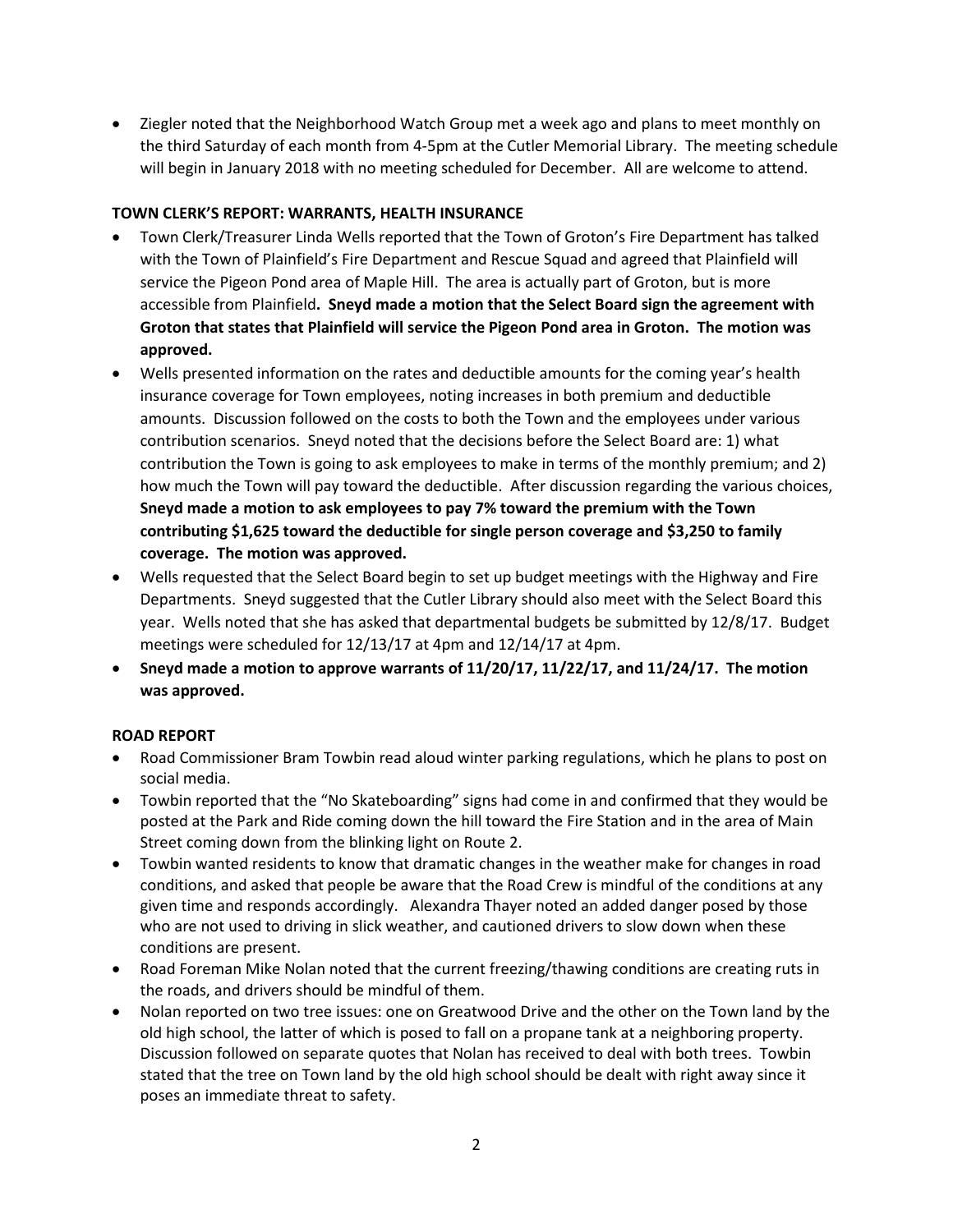Sneyd noted that Vermont Rural Roads is planning a workshop this winter on speed control options, which he will provide further details on once they are known.

### **VT EMERGENCY MANAGEMENT PRESENTATION: EMILY HARRIS**

 Emily Harris, the Northeast Regional Coordinator for Vermont Emergency Management, was present to talk about emergency management issues as they relate to towns in Vermont. Harris emphasized the importance of a town's Local Emergency Operations Plan (LEOP) and its requirement to designate the town's three points of contact for the State to use during a disaster. Plainfield's three points of contact are, in order of contact, Fire Chief Pat Martin, Emergency Management Director (EMD) Michael Billingsley, and Select Board member Alexandra Thayer. Harris stated the importance of keeping a town's LEOP up to date and noted that she is available as a resource to help towns in their updating process. Discussion ensued regarding the role of an emergency operations center, the mutually agreed upon role of the EMD, and clarity regarding public messaging. Harris noted upcoming training opportunities, including the next ICS-402 training on 4/19/18 from 5:30- 8pm at Central Vermont Regional Planning Commission in Montpelier. Billingsley recommended that since Thayer is the only ICS-trained member of the Select Board, Sneyd and/or Ziegler should also receive training in the event that Thayer is not available during an emergency event. Harris stated that if five or more people request an ICS-402 training, she can come out and deliver it onsite and that the ICS-100 training is offered both as an 8-hour in-person class or online. Harris also noted a two-day, all day Basic Public Information Officer training that will be offered on 2/15/18 and 2/16/18 at the Williston Fire Station. Billingsley will be taking an EMD training on 2/17/18 at the State House in Montpelier. Harris recommended that, if Plainfield appoints an Emergency Management Coordinator before then, that person should also attend the EMD training. Harris presented an information-flow diagram between towns and the State during a disaster. Harris stated that since Plainfield has completed all the requirements, it has an Emergency Relief and Assistance Fund rating of 17.5, the highest a town can get. This means that after a federally declared disaster, the federal government will pay 75% of the cost of the damage. The remaining 25% is split between the towns and the State. If a town has done nothing in terms of preparing for a disaster, it will receive a 7.5% reimbursement from the State and be responsible for 17.5%; if a town has made some preparations, it will receive 12.% from the State and be responsible for the other 12.5%; and if a town has gone above that, as Plainfield has, the State will pay 17.5%, leaving the town responsible for only 7.5%. Harris noted that having an LEOP gives a town access to hazard mitigation funding. The next LEOP update period starts on Town Meeting Day and due by 5/1/18.

#### **EMERGENCY MANAGEMENT COORDINATOR DISCUSSION**

 The Select Board reviewed the draft job description for the Emergency Management Coordinator. After a brief discussion regarding the position's possible impact on the budget, it was decided that the budget item be renamed from Emergency Management Director to Emergency Management. Billingsley will propose budget figures for this item. **Thayer made a motion to approve the Emergency Management Coordinator position as described. The motion was approved.** Thayer urged Billingsley to find someone to fill the position as soon as possible.

#### **WEBSITE PLATFORM DISCUSSION**

 Sneyd reported that the new Webmaster is trying to connect with those who currently post to the Town's website to help inform her about what website platform would be the best fit. Ivey Hardy, who maintains the current site, owns the domain name. Sneyd agreed to reach out to Hardy to notify him that the Town is transitioning to a new website and discuss transferring ownership of the domain name to the Town of Plainfield along with any costs associated with that. There was a brief